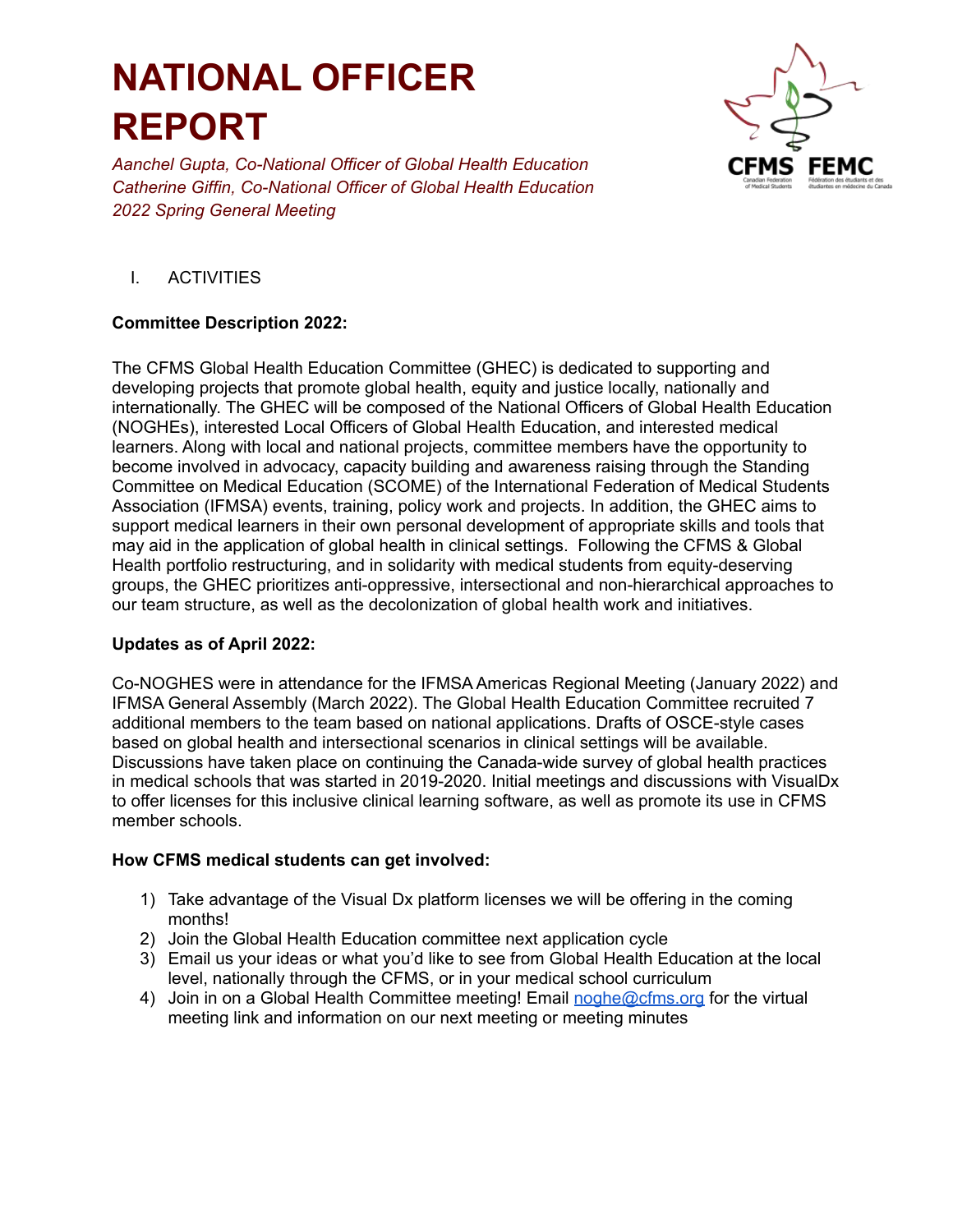# **NATIONAL OFFICER REPORT**

*Aanchel Gupta and Catherine Giffin Co-National Officers of Global Health Education 2022 Spring General Meeting*

## II. MEETINGS ATTENDED

| Date                   | Meeting                                                                                        | Location |
|------------------------|------------------------------------------------------------------------------------------------|----------|
| January 5-9 2022       | IFMSA Americas Regional Meeting - SCOME<br>Sessions                                            | Online   |
| <b>January 19 2022</b> | <b>IFMSA AmRM Debrief Meeting with IFMSA Quebec</b>                                            | Online   |
| January 20 2022        | IFMSA Meeting with Quebec delegate + IFMSA<br><b>SCOME Director</b>                            | Online   |
| February 9 2022        | National Officer Updates Meeting                                                               | Online   |
| February 10 2022       | Global Health Education Onboarding Meeting with the<br>Director of Global Health               | Online   |
| February 24 2022       | National Officer Updates Meeting                                                               | Online   |
| March 1st - 6th 2022   | <b>IFMSA General Assembly - SCOME Sessions</b>                                                 | Online   |
| March 5th, 2022        | Local Officers of Sustainability Roundtable for<br><b>Environmental Curriculum Development</b> | Online   |
| March 22 2022          | IFMSA General Assembly CFMS-Canada Debrief                                                     | Online   |
| March 23 2022          | Co-NOGHEs Meeting with previous NOGHE                                                          | Online   |
| March 26 2022          | Funding Meeting with CFMS Vice-President Finance                                               | Online   |
| March 29 2022          | <b>National Officer Updates Meeting</b>                                                        | Online   |
| April 2 2022           | Meeting with VisualDx                                                                          | Online   |

## III. CONCLUSIONS

#### **Future directions:**

● Host discussions with local officers of GHE to provide updates on the Global Health Education program and integrate ideas and perspectives on past, present, and future global health education related projects